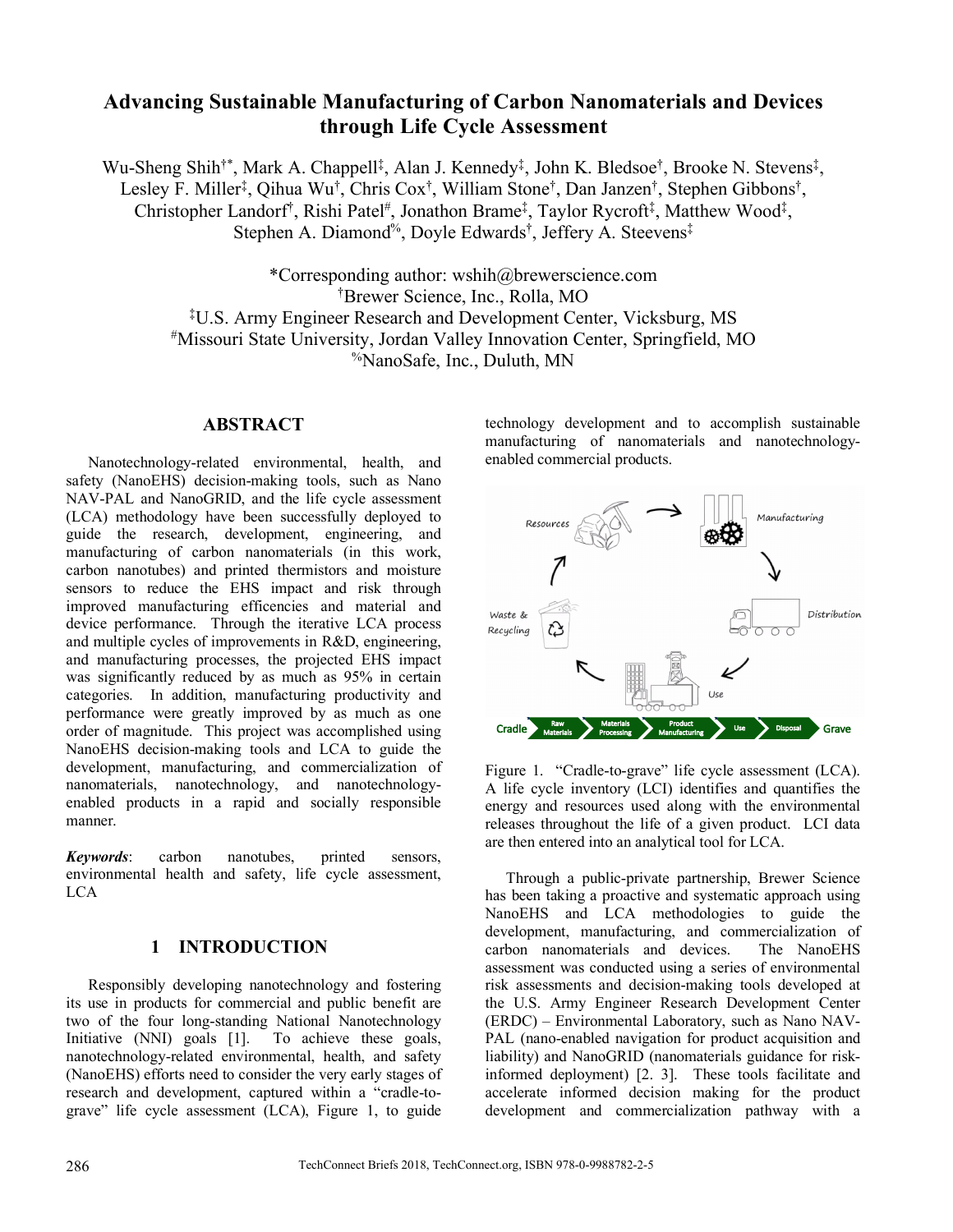systematic approach. The LCA methodology is deployed to guide the development and manufacturing of the carbon nanomaterials (in this case, carbon nanotubes, or CNTs) and devices (printed thermistors and moisture sensors) to improve productivity while reducing the environmental impacts and mitigating the health and safety risks to workers and the general public [4]. The basic concept of this study is illustrated in Figure 2, with the anticipated outcome of increasing the overall product manufacturing efficiency and performance while reducing the EHS impacts and costs throughout the life cycle of the materials, devices, and technology; see Figure 3. The project mission, objective, and detailed scope of this research have been described elsewhere [5].



Figure 2. Concept of advancing carbon nanomaterials and devices while reducing EHS impacts through LCA.



Figure 3. Anticipated outcome of this study: increasing the overall product manufacturing efficiency and performance while reducing the EHS impact and cost throughout the life cycle of the materials, devices, and technology.

### **2 METHODS**

NanoEHS decision tools, such as Nano NAV-PAL and NanoGRID, were deployed to assist with decision making during materials, devices, and technology development. The LCA methology was used to identify the most critical EHS impact/risk categories and to guide the research,

development, engineering, and manufacturing efforts to mitigate the identified risk. The details of the NanoEHS decision tools and LCA methology have been described elsewhere [2, 3, 4].

An iterative approach was taken using the LCA methodology to identify critical areas for improvement and to quantitatively validate the reduction of the EHS impact, Figure 2. During the development of the CNT material and device manufacturing processes, detailed technical process LCI data were collected and populated into an LCA model developed at ERDC to identify the initial impacts and risks and the major contributors to such risks. A mitigation plan was implemented to reduce or eliminate the major contributors, which in turn reduced the EHS impacts/risks.

To establish a reference point based on the starting manufacturing processes, an LCI was carefully constructed by thoroughly sampling the actual initial manufacturing processes for producing carbon nanomaterials and printed sensors (thermistors and moisture sensors). The LCI data were then fed into the gate-to-gate LCA model to identify major EHS impacts and risks and their contributing categories and factors ("Product Iteration 1" in the following figures). Subsequently, a mitigation plan with R&D and engineering efforts having specific engineering design criteria reducing impacts and risks in the identified categories and factors was planned and carried out.

Through multiple cycles of R&D, engineering, and manufacturing efforts, the LCI data were collected and LCA modeling conducted to determine the improvement in the manufacturing processes as well as the final EHS impact and risk ("Product Iteration 2" in the following figures) and its comparison with that of the reference point.

While reducing the EHS impact and risk, the overall performance and cost of the manufactured materials and devices should at least remain the same or be improved.

# **3 RESULTS AND DISCUSSION**

The initial NanoEHS and LCA analysis first identified wastewater generated during the carbon nanomaterials manufacturing process as the major contributor to potential EHS impacts. The three primary potential EHS impacts identified were global warming, non-renewable energy consumption, and respiratory inorganics. After wastewater generation had been reduced by over 90% through multiple cycles of improvement, energy consumption was identified to be the next major EHS impact contributor. Through the iterative process, the overall manufacturing process was carefully examined and characterized, including the raw materials, chemistry, processing parameters, and process control (statistical process control (SPC) methodology deployed). For the printed sensor manufacturing process,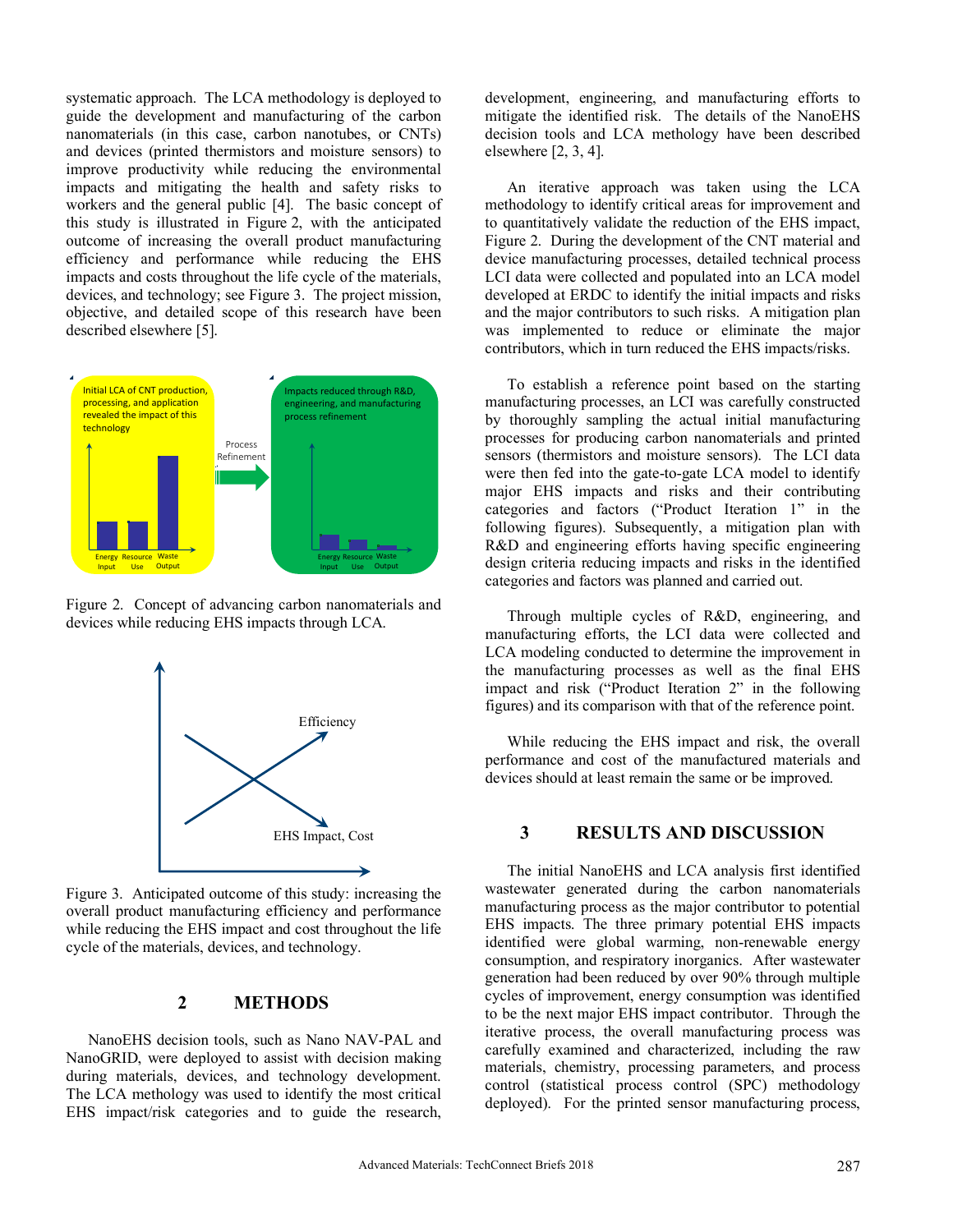the major EHS impact contributors were the materials and energy consumption. The sensor printing methodology and processing parameters were carefully evaluated, modified, engineered, and characterized to accomplish improved sensor performance while significantly reducing the potential for EHS impact.

Through the NanoEHS and iterative LCA approaches, efforts were made to reduce wastewater generation, energy comsumption, materials emission, etc., from the entire manufacturing process. As a result of these efforts, wastewater was reduced by an order of magnitude, major EHS identified impact categories were reduced by as much as 95%. Furthermore, carbon nanomaterial manufacturing throughput increased by nearly threefold without any additional capital investment, and device manufacturing throughput increased by an order of magnitude.

# **3.1 Carbon Nanomaterials and Printed Sensors Manufacturing Processes Improvement**

Figure 4 shows that the R&D and engineering efforts have resulted in a nearly threefold increase in carbon nanomaterial (CNT) batch production yield without additional capital investment. The total metal ion impurity (14 metals identified and characterized using ICP-MS, mainly from the production of raw CNTs) in the final CNT formulation was reduced by 80%. Shelf life improved from 3 months to more than 12 months. The printed sensors (thermistors and moisture sensors) throughput was increased by nearly ten times, and performance consistency was improved.



Figure 4. Improvements in manufacturing the CNT material and the printed sensors from the beginning (Product Iteration 1) to the conclusion (Product Iteration 2) of this project through multiple LCA iterations.

### **3.2 EHS Impact for the Carbon Nanomaterials and Printed Sensors**

The initial LCA analysis of the carbon nanomaterial and printed sensors provided a reference point and identified the major EHS impact and risk contributors. Multiple cycles of LCA and mitigation plan were carried out through research, development, engineering, and manufacturing efforts to reduce the EHS impact and risk.

As shown in Figures 5 through 7, the three major EHS impacts, global warming, non-renewable energy consumption, and respiratory inorganics, were significantly reduced, by as much as 95%, through multiple cycles of LCA-guided research, development, engineering, and manufacturing efforts.



Figure 5. EHS impact/risk reduction of CNT material before (Product Iteration 1) and after (Product Iteration 2) multiple LCA iterations.



Figure 6. EHS impact/risk reduction of printed thermistor before (Product Iteration 1) and after (Product Iteration 2) multiple LCA iterations.